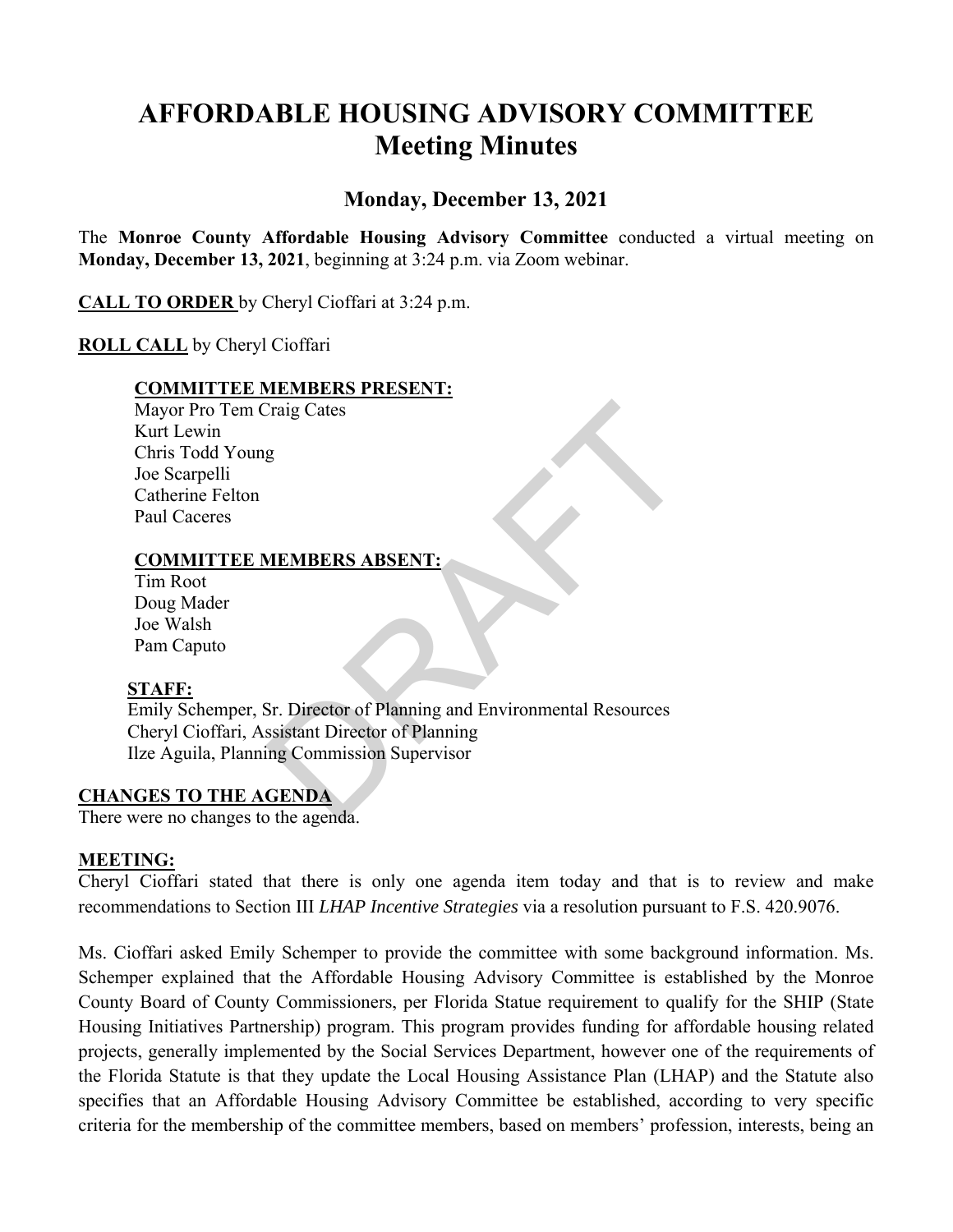advocate for affordable housing etc. Commissioner Cates is the elected official, representing the BOCC. The regular standing tasks of the committee is to go through the incentive strategies and give recommendations for the LHAP (local housing assistance plan), on how to incorporate those incentive strategies. Many of these strategies are already explained in the Monroe County Land Development Code and Code of Ordinances.

In 2015, the Board of County Commissioners requested that the Affordable Housing Advisory Committee take on some additional tasks, which included a more involved series of meetings at the time. They had put together a table of recommendations to the BOCC, and some of the items are part of the list of incentive strategies. Cheryl Cioffari will discuss in further detail the most recent list of incentive strategies and how the County is addressing those. She will also go over some updates based on recent directions from the board or updates based on recently adopted Ordinances that have updated some of the information.

ially approve a resolution by the AHAC that recommend<br>enert, which may include recommendations by staff or i<br>welcome to recommend that. Making changes to man<br>enerts to the text of the County Code or Comprehens<br>ent to the S Today the task is to officially approve a resolution by the AHAC that recommends the incentive strategies as detailed in the document, which may include recommendations by staff or if the committee want to make changes, you are welcome to recommend that. Making changes to many of these items could require making amendments to the text of the County Code or Comprehensive Plan. The approved resolution will then be sent to the State, the agency who administers the SHIP program, for review. The resolution will then be forwarded to the Board of County Commissioners as part of that LHAP update.

Ms. Cioffari continued to explain that all changes or updates are reflected in red text in the document provided to each committee member.

## **The Monroe County Section III, Local Housing Assistance Plan (LHAP) Incentive Strategies, including:**

**a) Expedited Permitting for affordable housing projects** - The first strategy is the Expedited Permitting for affordable housing project – this is already in effect by the County. Affordable housing projects are expedited. The updates indicated here will just allow us to update the dates of that policy to match the Monroe County Code and Comp Plan.

**b) Ongoing Review Process of local provisions (include fee waivers)** - The second strategy is the ongoing review process of local provisions (include fee waivers) – any time that policies, ordinances, regulations etc. are changed, we review it to make sure that it does not increase the cost of housing or have an effect on affordability. If it does effect affordability, that should be addressed in the staff report and the analysis of that change.

**c) Modification of Impact Fee Requirements** – A couple of years ago we had made some updates to the Code which included the availability for affordable housing projects to apply for impact fee waivers.

**d) Flexibilities and densities for Affordable Housing -** We do already provide flexibility for affordable housing under Max Net Density, within some zoning districts. We have also specified that you do not have to use transferrable development rights to get to Max Net for Affordable housing. This helps to provide a density increase to property owners or applicants who choose to do affordable housing. Also clarifying that you do not count affordable housing against nonresidential square footage. Factors such as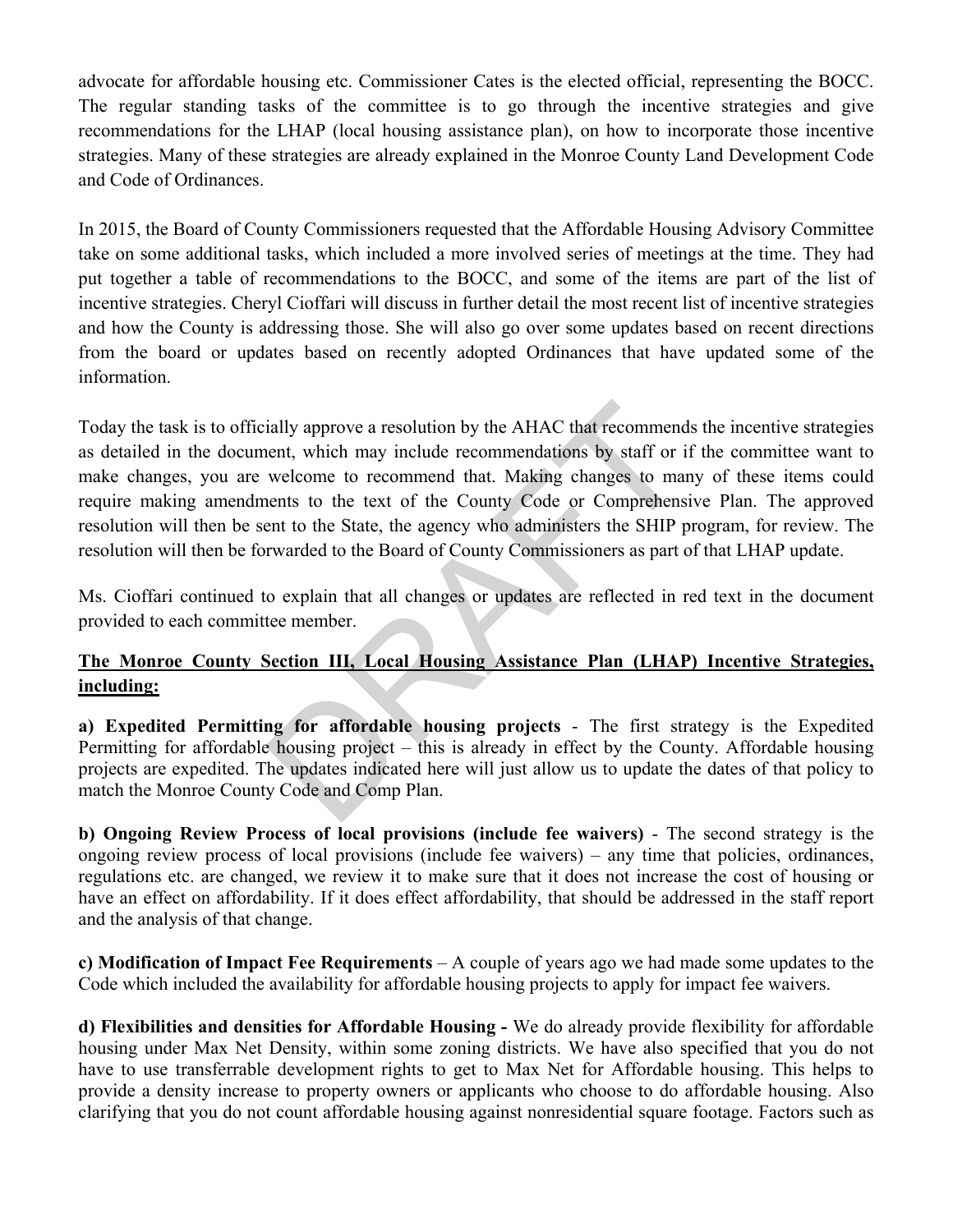open space, parking requirements, environmental sensitivity, setbacks etc. will control the overall development.

**e) Reservation of Infrastructure Capacity for Affordable Housing** – there are no changes to this section. We do prepare the annual Infrastructure Capacity report and that documents the infrastructure availability.

**f) Allowance of Affordable Accessory Residential Units in Residential Zoning Districts.** Each dwelling unit in the Keys is counted and we recently clarified that lockouts are counted as separate dwelling units. We are continually looking for ways to improve or provide opportunities for affordable housing, however all accessory units must be consistent with the Comp Plan and Code.

claritied that an accessory structure would include for<br>be a second dwelling unit. The County has looked into t<br>st being a more urban location, and they have a wa<br>ow many vehicle are more likely to be owned and used b<br>the Commissioner Cates explained that he is currently going through this process with his own property in the City of Key West, where they allow you to build accessory structures. He asked for clarification on whether or not the County allows you to build accessory structures? Ms. Cioffari confirmed that it is allowed. Ms. Schemper clarified that an accessory structure would include for example, a garage or a shed, however it cannot be a second dwelling unit. The County has looked into that before, however due to the City of Key West being a more urban location, and they have a way of counting vehicles differently, in terms of how many vehicle are more likely to be owned and used by households, it does not apply in the same way to the unincorporated County, so we would still have to issue ROGO allocations in terms of the State's allowance for what we can do with those. Commissioner Cates mentioned that it is interesting how the city of Key West only issues a ROGO allocation once it (Accessory Dwelling) exceeds 700 sqft. Commissioner Cates asked if staff could look into the reasoning behind why the County could not follow a similar process than Key West, as it would be more affordable to building accessory structures on already owned property, that could be rented as affordable housing.

**g) Reduction of parking and setback requirements for affordable housing-** once again there will only be a minor update to the referenced code section. The County does provide opportunities for variance requests for parking and setbacks.

**h) Allowance of Flexible Lot Configurations –** Here we provided additional language to clarify that there is a process to do lot line adjustments for lots that are part of a dually recorded plat. These provide opportunities to move lot lines, provided they are still part of the plat and to allow them to meet minimum building site requirements, e.g. for setback purposes, in order to develop the property.

**i) Modification of Street Requirements.** There are no proposed changes to that section

**j) Inventory of County Owned Property Suitable for Affordable Housing.** This item comes before the board every 3 years, the most recent was in April 2021, at which time the County reviewed and updated a list of County owned sites which may use for affordable housing.

**k) Support development near transportation hubs and major employment centers and mixed use developments**. The County updated the referenced Code section which added in language for requirements that we have for development that generate over a specific number of trips; encouraging mass transit etc.

**l) Inclusionary Housing.** In 2021, the BOCC adopted an Ordinance which created the inclusionary housing for non-residential and transient developments, which will require them to provide affordable housing in a proportionate need. The intent is for the developer to fulfil the need that it is creating for affordable housing.